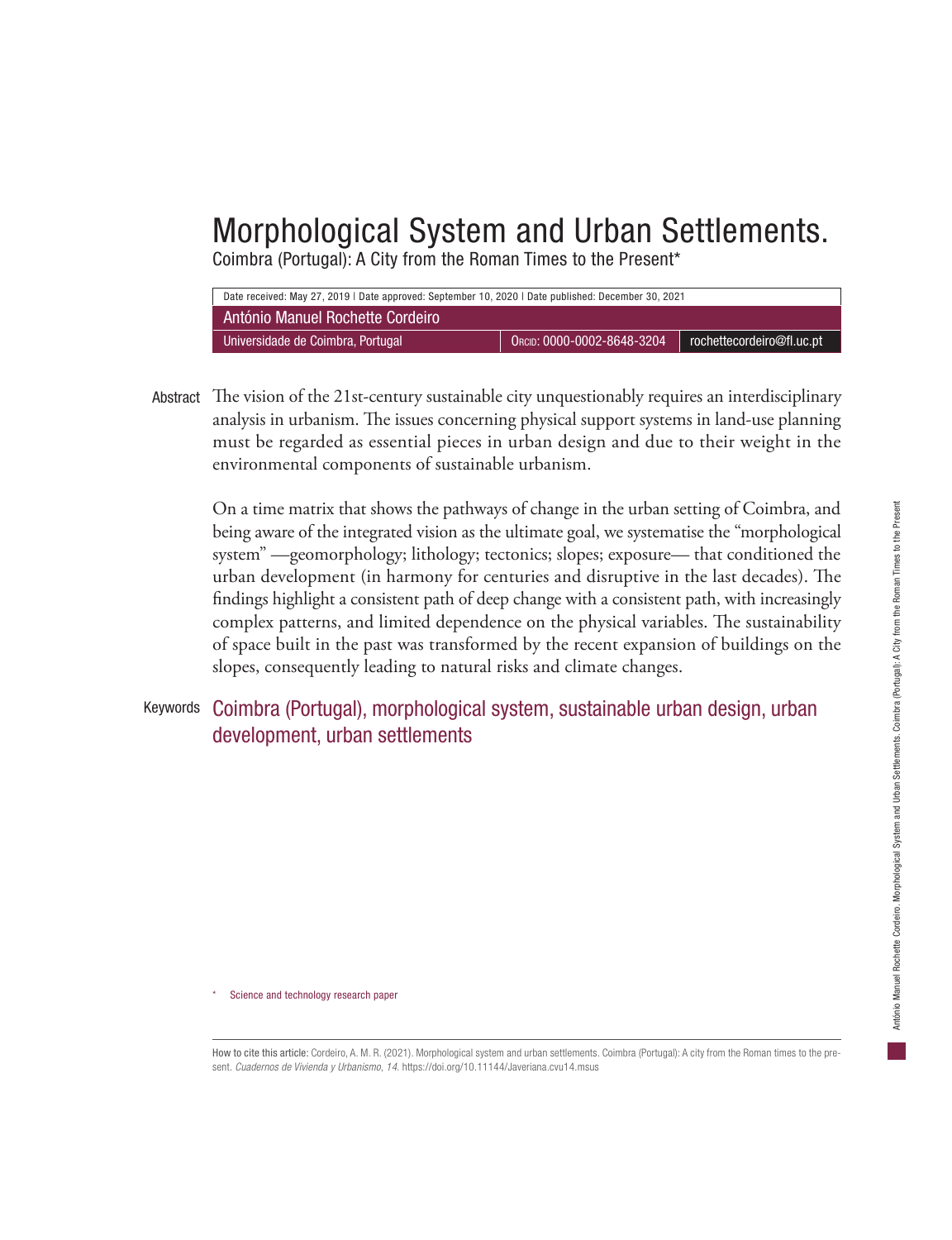

# Sistema morfológico y asentamientos urbanos.

Coimbra (Portugal): una ciudad desde la época romana hasta el presente

Resumen La necesidad de un análisis interdisciplinar en urbanismo es un hecho incuestionable desde el punto de vista de la ciudad sostenible del siglo XXI. Las cuestiones relacionadas con los soportes físicos de la ordenación del territorio deben abordarse como elementos centrales del diseño urbano y del peso que presentan en los elementos medioambientales del urbanismo sostenible.

En una matriz temporal, que muestra las trayectorias de la transformación del asentamiento urbano de Coímbra, y conscientes de que la visión integral es el objetivo, se sistematiza el *sistema morfológico* —geomorfología, litología, tectónica, declives y exposiciones que condicionó el crecimiento urbano (sintonía durante siglos y disrupción en las últimas décadas). Los resultados apuntan a un flujo constante de cambios profundos con trayectorias diferentes, con patrones cada vez más complejos, y con una dependencia limitada de estas variables físicas. Frente a la sostenibilidad del espacio construido en el pasado, todo se transforma con la reciente expansión de los edificios por las colinas, y la consiguiente aparición de riesgos naturales y cambios climáticos.

Palabras clave asentamiento urbano, Coímbra (Portugal), diseño urbano sostenible, evolución urbana, sistema morfológico

Sistema morfológico e assentamentos urbanos.

Coimbra (Portugal): uma cidade da época romana ao presente

Resumo A visão da cidade sustentável do século 21 certamente requer uma análise interdisciplinar do planejamento urbano. Questões relacionadas aos sistemas de suporte físico para o planejamento do uso do solo devem ser consideradas elementos fundamentais do desenho urbano e mesmo pelo peso que têm nos componentes ambientais do planejamento urbano sustentável.

Com uma matriz temporal que mostra os percursos de mudança da configuração urbana de Coimbra, e tendo como meta final a visão integrada, fizemos uma sistematização do "sistema morfológico" —geomorfologia, litologia, tectónica, encostas, exposição— que condicionou o desenvolvimento urbano (harmonioso durante séculos e disruptivo nas últimas décadas). Os achados destacam um caminho consistente de mudanças profundas com padrões cada vez mais complexos e dependência limitada das variáveis físicas. A sustentabilidade do espaço construído no passado foi transformada com a recente expansão das edificações nas encostas, gerando, como consequência, riscos naturais e alterações climáticas.

Palavras-chave Coimbra (Portugal), sistema morfológico, desenho urbano sustentável, desenvolvimento urbano, assentamentos urbanos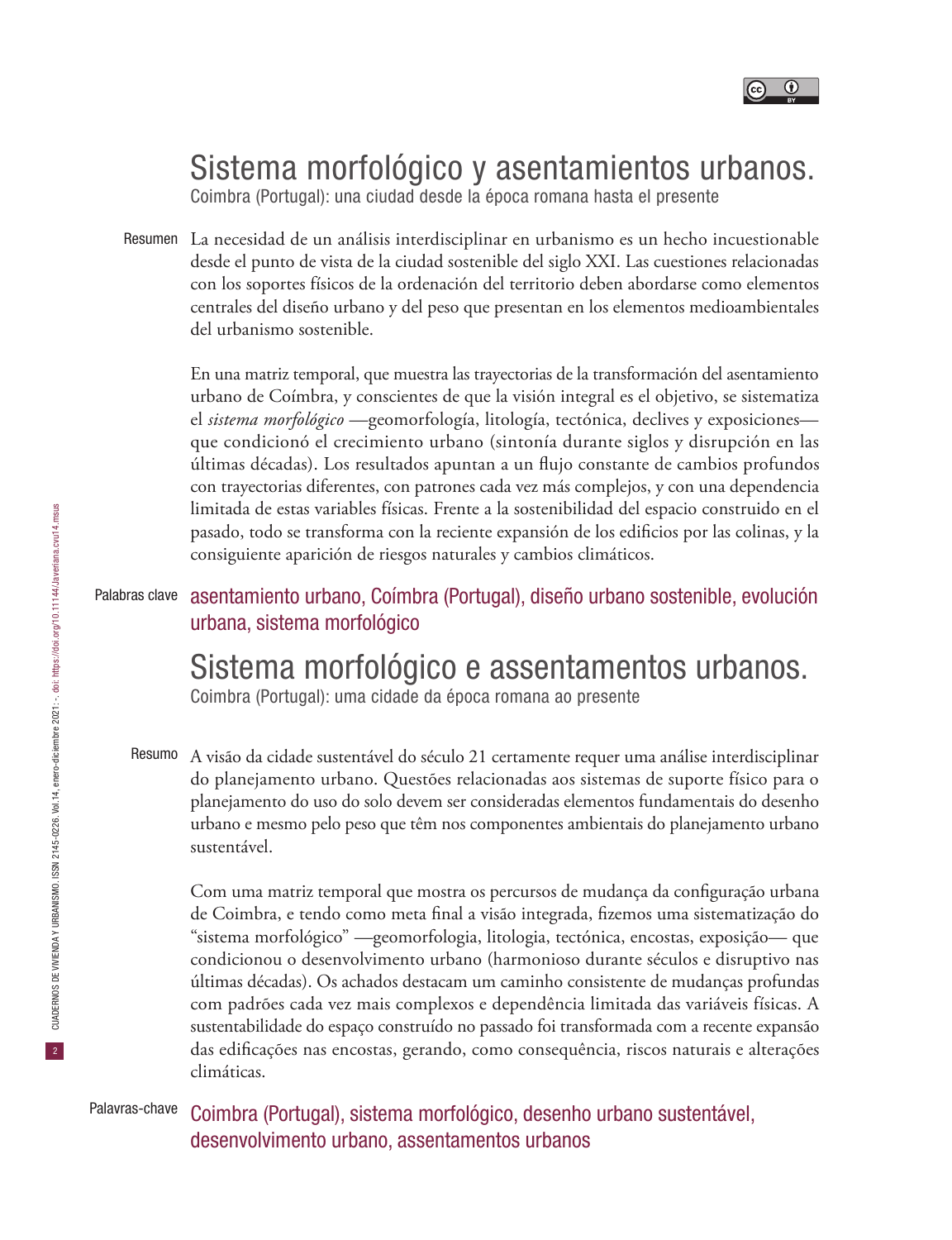## Introduction

Land use planning policies in relation to the understanding of the environment and the landscape came up in the scientific literature in 1961 in the work published by landscape architect Ian McHarg, *Design with nature*. The book substantially changed the way we understand the relation between the natural environment and the changes in land use, which had been neglected to that point<sup>1</sup>. The change is thus assumed through the environmental rationale of the transformation processes of land use, offering an alternative outlook on the economic weight of issues concerning planning, even taking into account the philosophy in the Athens Charter.

In urbanism, this is organised planning of the physical environment available to human populations in their numerous activities, granting safety in harmony with the environmental, social-economic and cultural needs of these groups. What we call today sustainable cities (and territories) must be perceived as the result from human settlements globally constituted by a society aware of their role as a transforming agent of the space, whose relationship is to be observed through the synergistic action between environmental protection, energy efficiency and inclusive social space (Romero, 2007; Farr, 2013). Considering the theoretical framework of the history and evolution of urbanism (Conzen, 1978; Álvarez, 1989; Angulo & Domínguez, 1991; Whitehand & Larkham, 1992; Moudon, 1997; Vernez, 1997; Mugavin, 1999; Kostof, 2001; Goitia, 2003; Avial, 2015; Hall & Barrett, 2018), this paper focuses on how the process associated to the construction of the humanized space should present an holistic approach.

The different planning processes for a sustainable territory, incorporating an analysis of a variety of units and complex systems, that Christofoletti (2015) regarded as key components for shaping environmental systems, must be analysed under a holistic vision of the different elements that embody it, addressed according to the many topics it is composed, even if in different scientific areas. This vision, only seldom sought, should be understood through an integrated response based on truly interdisciplinary work (Abreu, 1989; Magalhães, 2001; Cordeiro, 2017; Ashmore & Dodson, 2017).

This paper that, if taken superficially, could be regarded as reductive (and even contrary to the arguments mentioned before), considering the need for a complex and holistic analysis, seeks to objectively highlight that component we have called "*physical supports in urbanism and land-use planning*" —the endogenous factors—, which claims to be a key piece in a whole systemic study of the physical constraints on land-use planning and urbanism<sup>2</sup>.. A special feature herein is the introduction, as a case study, to the urban development of Coimbra over thousands of years (a medium-sized city in the centre region of Portugal, near the coast), reflecting a clear link between the morphological system and urban instalment and development, well before the last century's technological innovation.

The primary assumption providing the grounds for this approachis the existence of two sets of structuring factors providing physical support to planning (Cordeiro, 2017): "endogenous" (directly or indirectly associated with the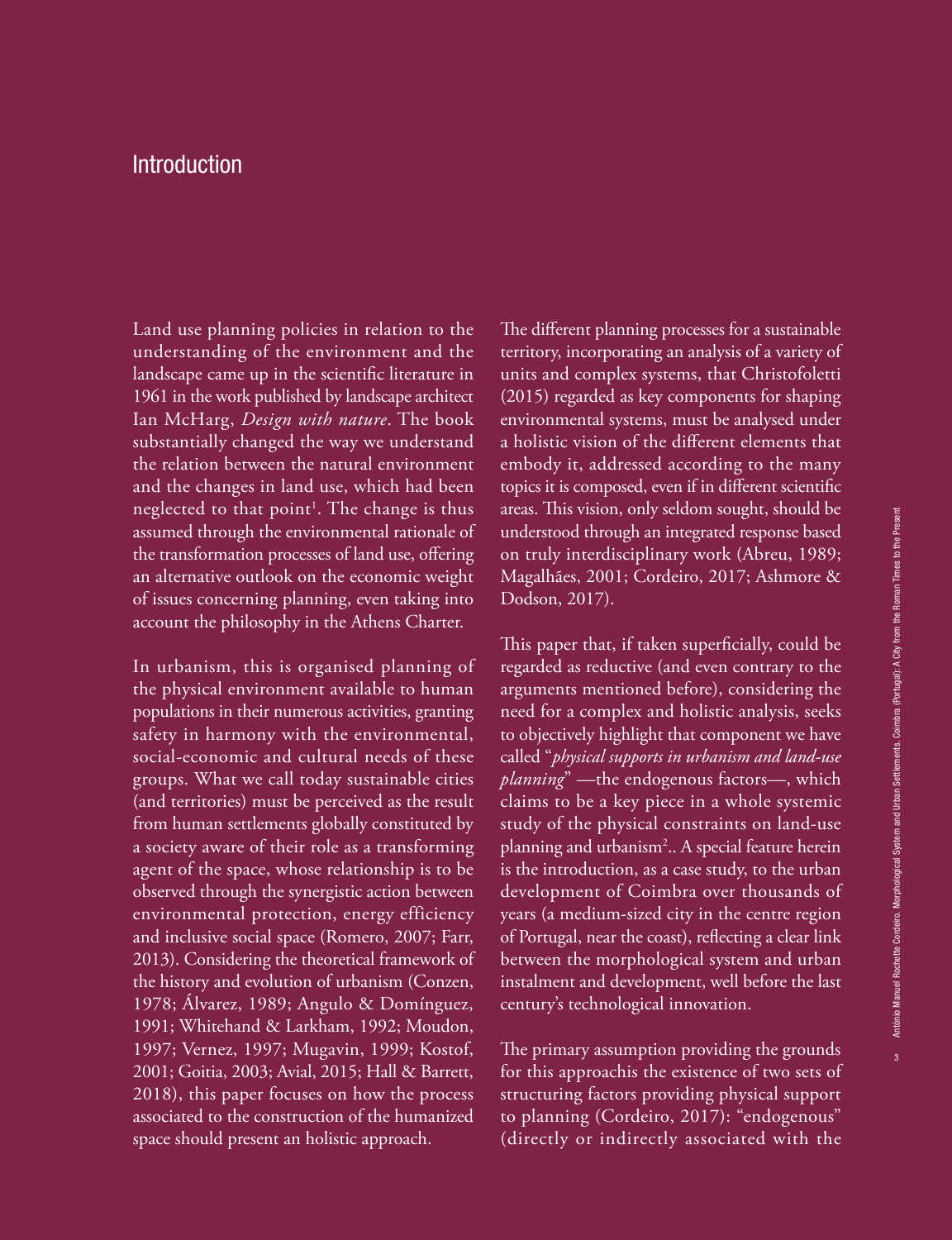morphological structure) —geomorphology; geology/lithology; tectonics (and seismicity); slopes declivity and their exposures; morphometry of slopes and drainage basins; soil structure— and "exogenous" (climate-related), such as radiation, temperature, wind, and rain, inter alia. It seems clear that the other factors constituting the natural constraints on urbanism and land-use planning are, to a lesser or greater degree, tied to the interconnection *between* these two structural factors (figure 1).

The inclusion of the "morphological system" in what was called, in an integrating manner, "endogenous factors", has to do with the fact they are often called by different names —depending

on the academic training of the authors, or even the goal in each research work—, which inspired this analysis to be conducted in keeping with António Christofoletti's overview from 1999, that these factors are regarded as one of the "complex systems" of the environmental systems (see Christofoletti, 2015), or the "intrinsic quality (IQ) analysis" of Martínez-Graña et al. (2017).

Although realizing that the changes are caused by "exogenous factors", the relationship between the two sets of factors is considered to give rise to the issues associated with hydrology (regionally or locally) and risk prevention. In relation to environmental tools, usually analysed separately, they may also be found to be related to the



Figure 1. Overview of links between physical supports in land-use planning Source: own work

 $\left|4\right\rangle$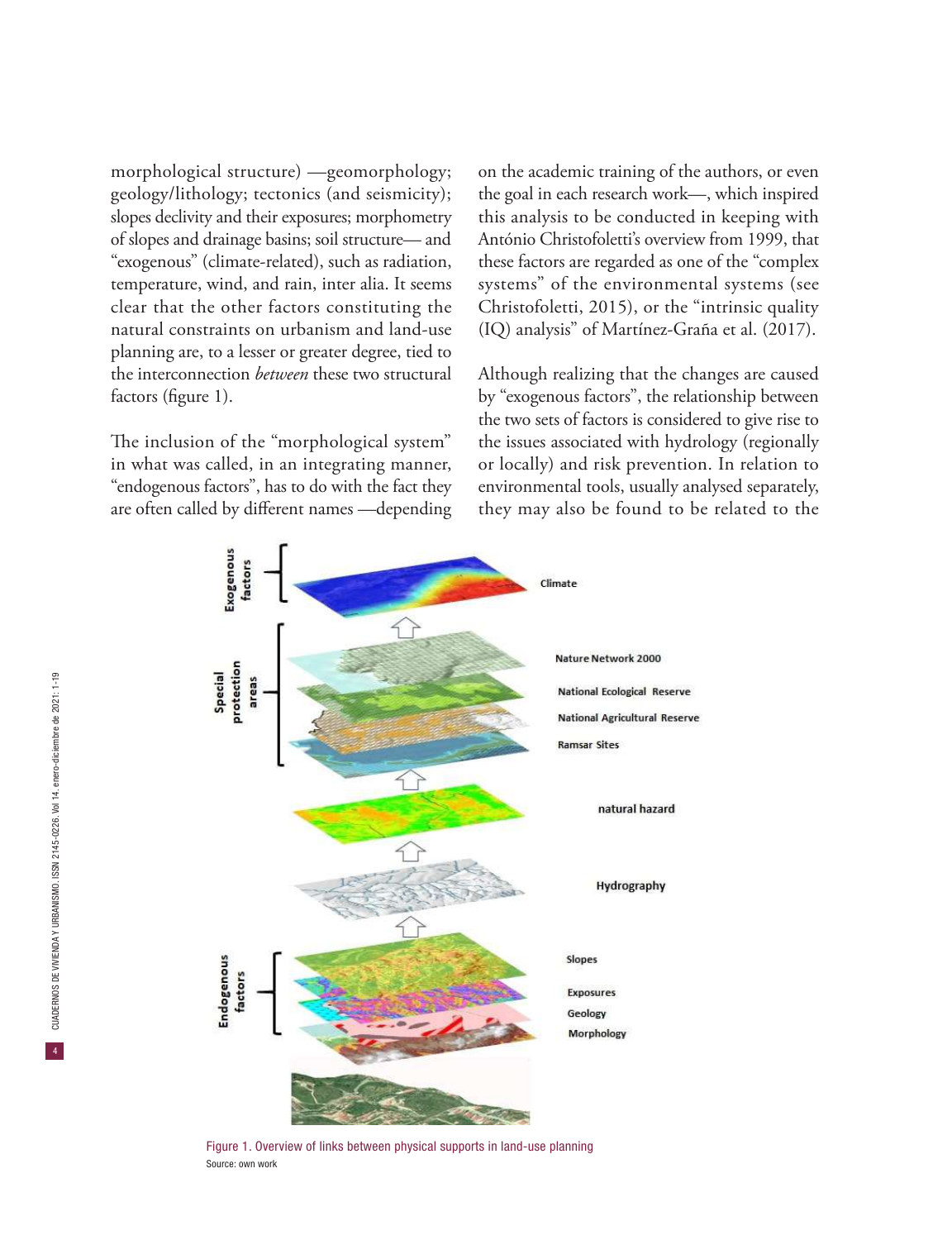structuring factors —endogenous and exogenous. In the case of Portugal, and focusing on the latter factors, it is not only due to what is observed in regard to the factors integrating the National Ecological Reserve and the Urban Ecological Structure, or the biotopes, but there are many other circumstances where endogenous factors are partially or fully responsible for the origin of the environmental space, being good examples the estuarine marshes or river bogs (Cordeiro, 2017).

Coimbra provides a good example for addressing the key role of endogenous factors in the layout and development of an urban space over the centuries. This urban space grew for more than a thousand years, clearly by adapting to these factors. Consequently, from the "settlement" to half way into the 20th century, the built environment evolved through the perfect empirical adjustment of its population to the physical features, everything changed with the societal challenges of the 1960s, as observed in some medium-sized cities in Portugal (Portas et al., 2003) or in Lisbon and Porto (Oliveira, 2013). Breaks in the sustainable growth and the complete harmonisation with the territor's physical features then became visible, which caused the disruption of that harmony, especially with the increase in natural hazards.

# Objectives and Methodological Aspects

It is in the context of an approach oriented to endogenous factors, analysing the whole (complex system) based on the individual units, that we propose to carry out a combied approach to the physical elements, in particular the endogenous factors (morphological system) guiding the human settlement and the development of the city of Coimbra for centuries, with an integrated view of these adjustments to the morphological "skeleton". The links between the factors identified as "endogenous" and an explanation of the role

that geomorphology and/or topography, geology/ lithology, tectonics (and even seismology), the slopes declivity and exposure, and colluvial and alluvial deposits or soils (considering at all times the cross relationships between them) are the essential goals in understanding the city's development.

One of the analyses with an advantageous application is the identification of thresholds and the building of maps (sometimes composite in nature) that highlight the areas favourable and having a high potential for the various forms of use and occupation of the land. It includes an approach to the different elements, often in view of learning the lessons taught by each discipline, while analysing the intrinsic relations. In this case —Coimbra—, we move from the classical analyses like in geology (Tavares, 1999; Soares et al., 2005), to the geotechnical charts (Narciso & Andrade, 2010), or bearing capacity charts, including cartography of lytic materials, understanding geomorphology as the sum of morphogenetic processes, and the interpretation of vulnerable sectors regarding the natural hazards (Ganho et al., 1992; Rebelo, 1999; Cunha et al., 1999), the interpretation of the factors associated with biourbanism based on the slopes and their exposure (Marques et al., 2008). The main goal is to conduct an integrated analysis providing an overall basis for urban settlement in a welldefined territory<sup>3</sup>.

A principle must be objectively assumed as the basis of all discussion on urbanism and landuse planning: reducing citizen-nature conflicts and the environmental impacts thereof. Consequently, the collection and assessment of data necessary to draw the maps of support to the plans was the starting point, also seen here as a planning project that is adjusted to policies and laws in force today. Arranging the territorial mosaics is an "art" that must take into account the different influences of the physical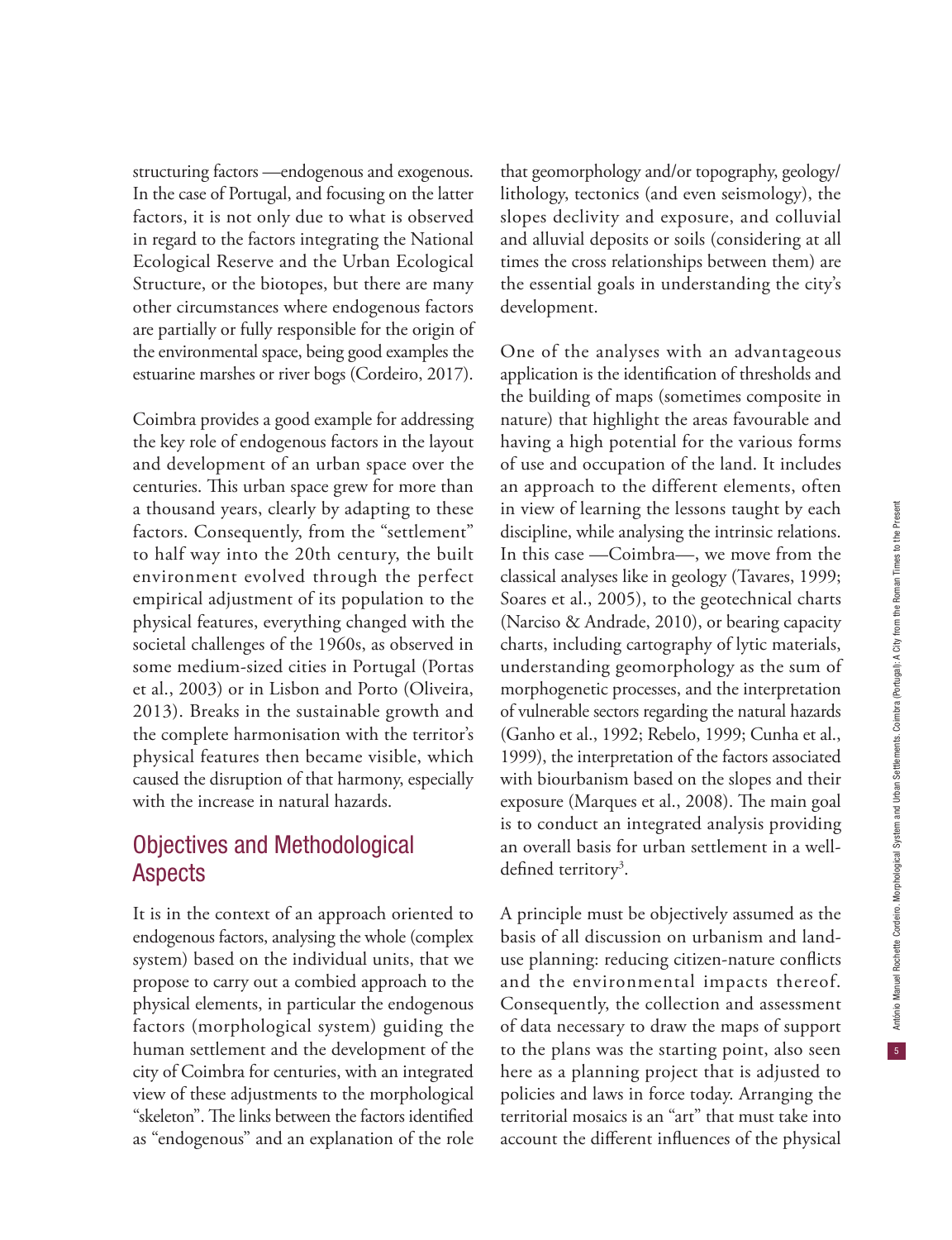environment, in view of obtaining the decisive point in the context of Portuguese territorial planning, a "map of easements and conditions" on land-use planning (Cordeiro et al., 2012)<sup>4</sup>.

Much of the methodology herein developed has as its basic principles, among others, the contents of the methodology on territorial units —pattern, unit, component and evaluation, according to which any "land fragment" can be described based solely on its model— lithology, structure and tectonics of the substrate and soil features and the vegetation (Sanejouand, 1972; Diniz, 2012), which is why the analysis herein follows the same methodology<sup>5</sup>.

This paper is, therefore, one of the pieces of a broader project on physical supports in sustainable urbanism, and is organised into different phases: critical review of the literature, practices and case studies on the topic of physical supports in urban design and, in particular, those associated with the morphological system, the development of a conceptual structure and an integrated approach model (using different case studies on an urban territory). This conceptual framework is developed based on different maps drawn according to the methodologies linked to each topic under analysis and will provide, in integrated terms, the basis for a summary-map, always in direct relation to the urban development of Coimbra throughout the centuries.

# Endogenous Factors of the Physical Supports in the Urban Design of the City of Coimbra

The expression of the landscapes that record and identify the social, cultural, economic, technological and political processes of land use is, among other things, the consequence of a variety of physical supports, specifically, morphological structures (Fadigas, 2007). When

Aldo Rossi contextualises the architecture of a city in regard to the existing dialectics between built environment, the natural environment and culture, the "locus" is a fundamental component of the city (Rossi, 1965). In historic terms, a city evolves undeniably as a result of (pre)-existing favourable conditions: defensible territorial position, trade, movement of resources and, more recently, the environment itself (Waller & Waterman, 2010), so the analysis must be initially guided by issues concerning the "locus" and the regional context. Considering the histori path of the city of Coimbra, two separate phases were identified in the relations between the morphological system and the symbiosis with the urban settlement. Many cities in the Iberian Peninsula, and in Europe, have developed based on, and its evolution has been interpreted (Ennen, 1979; Pardo, 1984; Álvarez, 1989; Benevolo, 1995; Rossas, 2001, 2002; Portas et al., 2003; Medina & Valverde, 2006; Oliveira, 2013; Rita & Häuber, 2015; Marino & André, 2017), although rarely mentioning, the issue of physical supports.

#### Coimbra's regional geographical setting in the Iberian Peninsula

From antiquity Coimbra has enjoyed a strong geostrategic position in the western sector of the Iberian Peninsula. This city in the central coastal region of Portugal has been long ago an important node in the network of north/ south connections (thanks to the level terrain of the coastal platform facilitating mobility) and coastal/interior communications (with the Mondego River serving as a waterway), a position that was further reinforced when it became the capital of the Kingdom of Portugal, even before 1179 (the year of Papal recognition), a status it kept until 1255.

Located in the transition between the Old Massif and the Western Meso-Cenozoic Border, its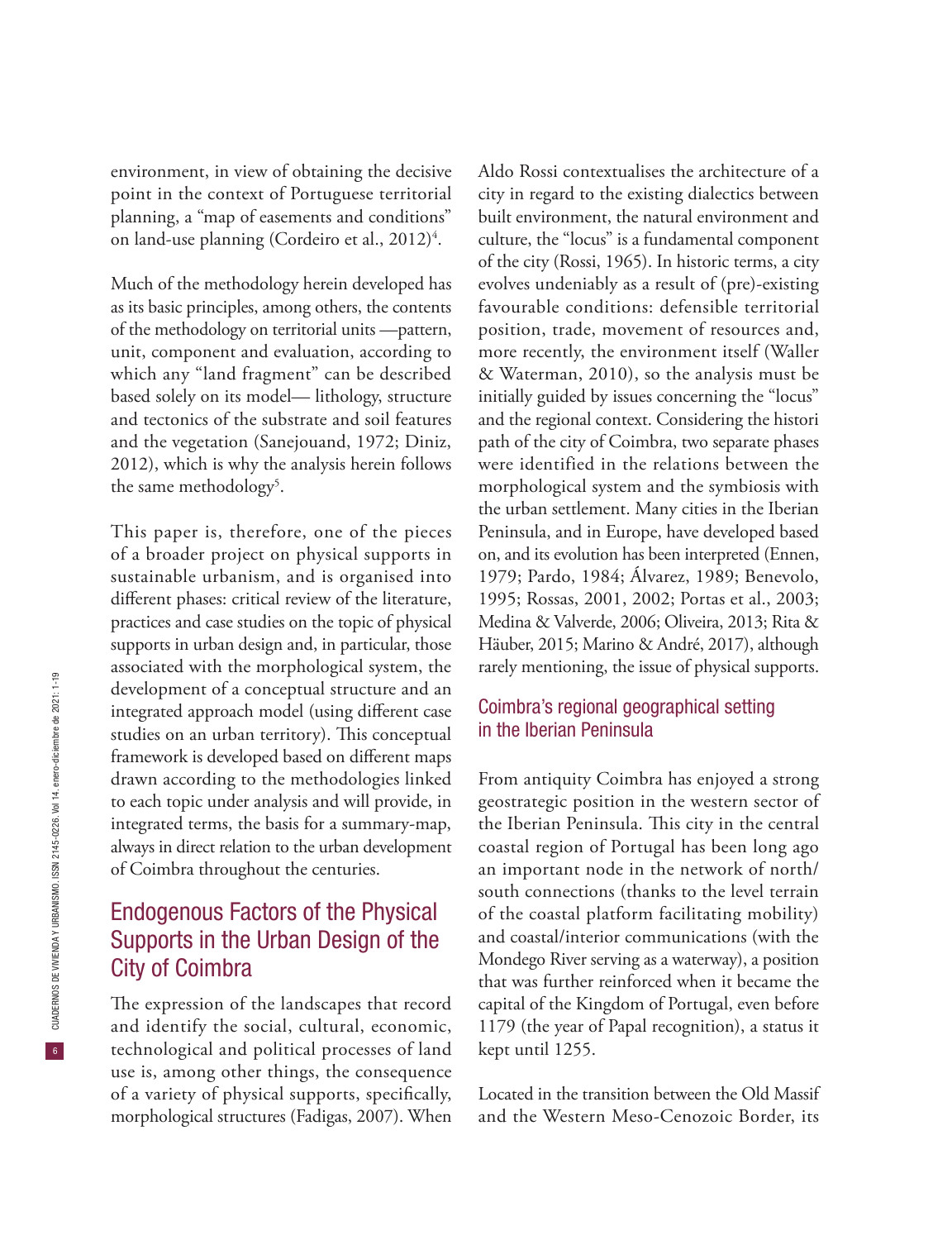territory has a morphostructural base, being the western and central sectors made up of sedimentary materials, with the marly limestone hills and the alluvial plain of the Mondego River and the eastern sector, with a low mountain developed in metasedimentary rock. With a morphology resulting not only from the complex relationship between the regional geology and tectonics, but the fluvial dynamics as well, which shaped this territory during the Quaternary Period, the city developed and expanded by adapting to all this morphological and lithic complexity. The tectonic step that forms the edge of the eastern mountainous terrain contrasts with the level planes of the limestones and (very compact) Mesozoic sandstones and the valley bottoms (those in the Mondego plain, as well as those in the fingers of its affluents), offering very

unique changing conditions for the installation and development of a city (figure 2).

#### The perfect adaptation of the historic city to the morphological system

In the city of Coimbra, as in many others in the old world, the favourable character of its defensible territorial position was clearly taken advantage of from the times it was founded up to the consolidation of the borders of the Kingdom of Portugal. The didactical discussions on the role of "locus" and "position" in the historic urban centre of Coimbra when dealing with the subject of how the morphological and lithological features are important in the interpretation of its medieval urban design, are perfectly outlined in this adaptability (figures 3 and  $4$ )<sup>6</sup>.



Figure 2. Geographical setting of the city of Coimbra on the Iberian Peninsula, in the Central Region of Portugal, municipality of Coimbra Source: own work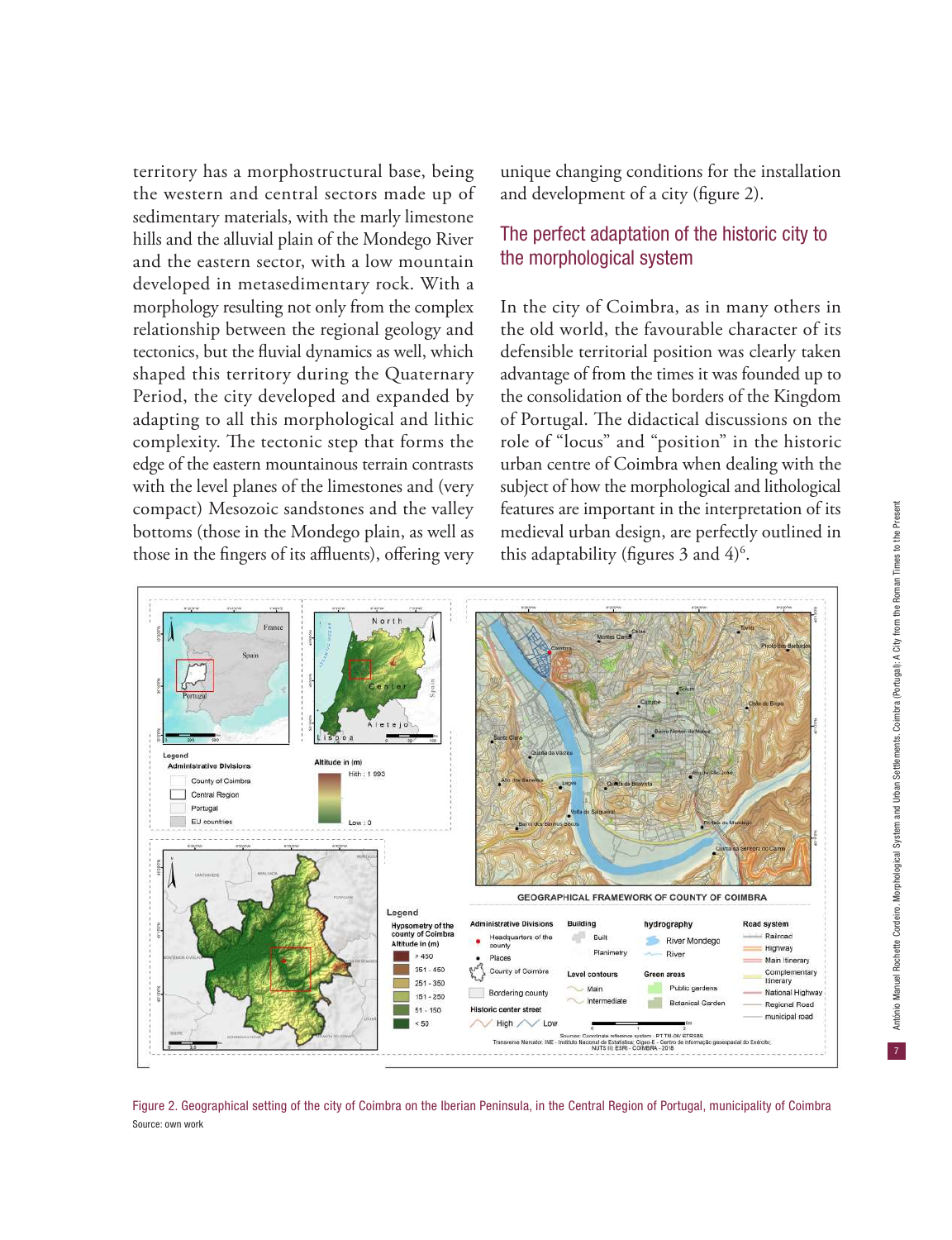The "hill city", very closely associated with the function of power and defence (figure 3, A and figure 4, A), was initially developed on a hill of compact Jurassic limestone, on which successive "layers" of civilisations were built —Roman, Mozarabs and Medieval7 ,— in contrast to the medieval "suburbs" that grew up in the shadow of the protective castle, on a plain made up of alluvia (clays and silts) that may reach depths over 60 meters (figure 3, B). The urban expansion both during and after the 11th century —mostly due to the borders of the Portuguese Kingdom moving southward as a result of the Christian reconquest (the castle's defensive function lost its importance when the city changed from a border city to a crossroad city)— led to the expansion of the "suburbs" in the direction of the Mondego River (Martins, 1951; Alarcão<sup>8</sup>, 1999; Rossas, 2001), thus creating an urban design quite different from the one previously adapted to the limestone hill on which the castle had been set up.

The radial-concentric design (the centre being the cryptoporticus of the Roman forum at the top of the University hill) with the main streets for traffic adapting to the contour lines and, therefore, being steeper and connected through alley or secondary streets consisting of stairways or very steep and narrow streets<sup>9</sup> (figure 3, C and figure 4, B) contrasts with a design that —even though somewhat irregular, beginning with a street that partially encircled the castle wall— has its main streets running parallel in the direction of the river, which are interconnected by small streets and alleys that run perpendicular to the main ones in an orthogonal design (figure 3, C and figure 4, C).

The oldest building also reflects these limitations. Therefore, on the hill, the foundations of the buildings are set directly on the limestone, but in the area of the alluvium, the foundations are mainly on pilings. There is also a difference in the typology of the buildings, with the number





Figure 3. Integrated approach to the historic urban settlement of Coimbra; A - Elevations of the medieval spaces (Upper and Lower City); B - Relationship between the morphology and lithology; C - Urban design of the medieval town centre Source: own work

 $\sqrt{8}$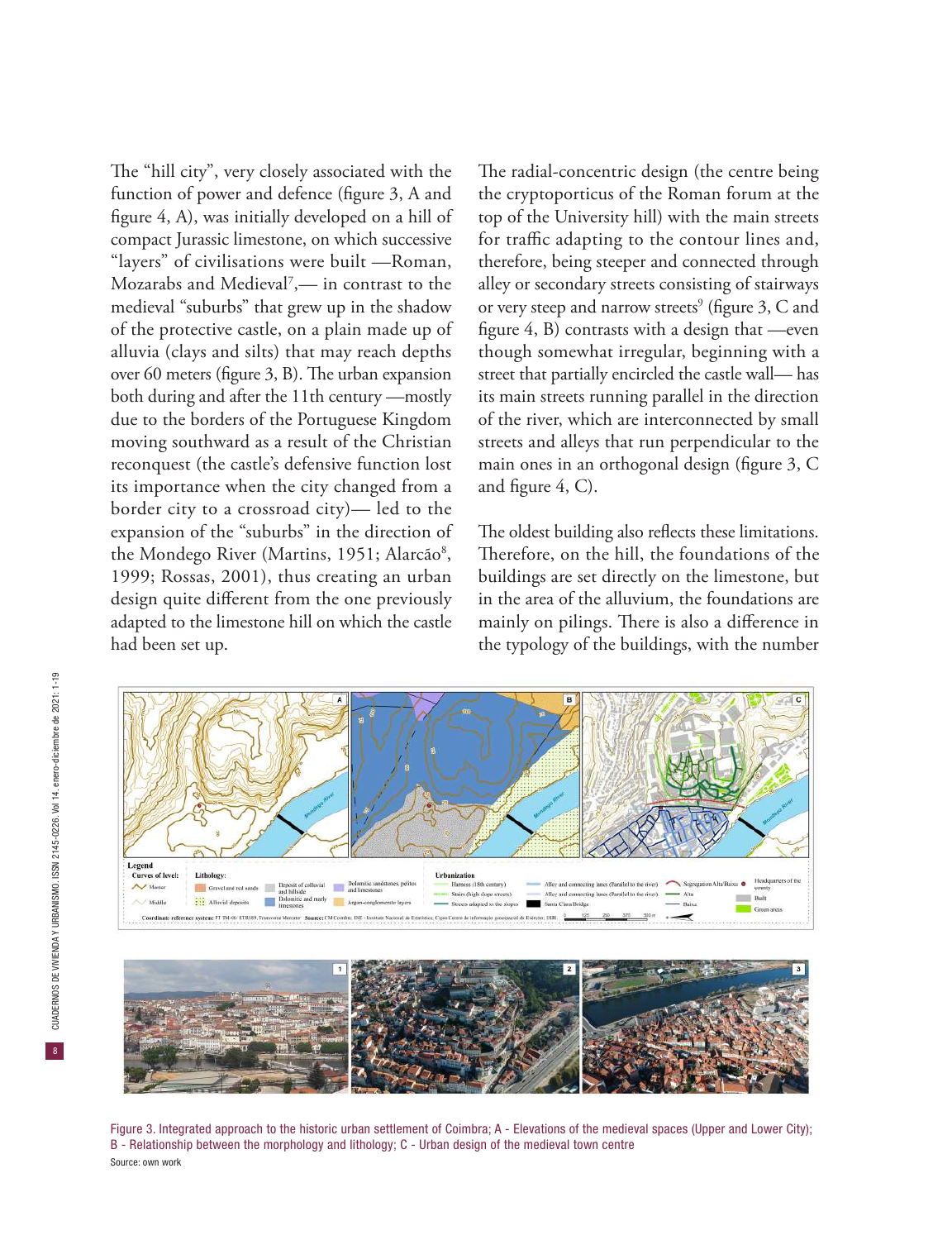



• Toponymy<br>  $\sim$  Ancient streams in depth Mondego River Santa Clara Bridge

**Curves of level:** Lithology:

 $\sim$  Master







- Dolomitic and marly limestones
- Dolomitic sandstones, pelitos and limestones
- Argon-conglomerate layers

Adapted:<br>Tavarcs, A. M. D. O. S. (2000)

**Curves of level:** 

**△** Master



Colluvial Ancient streams in depth



 $\begin{tabular}{ll} \textbf{Coordinate reference system: PITIA-06/ EIRS89.}\textit{Transverse Mercator} \\ \textbf{Source: CM Coimbra: INE - Instituto Nacional de Estatística; Cigco} \\ \textbf{Coemvec: Centio de informação geosspacial do Exército; ESRL} \end{tabular} \begin{tabular}{ll} \textbf{6.0}\end{tabular}$ 

Figure 4. Integrated approach to the historic urban settlement of Coimbra: 1 - "Hill City" associated with the walls of the Castle; 2 - Radial-concentric design of the hill - "Alta" (Upper City); 3 - Orthogonal design of the "Baixa" (the Lower city) Source: own work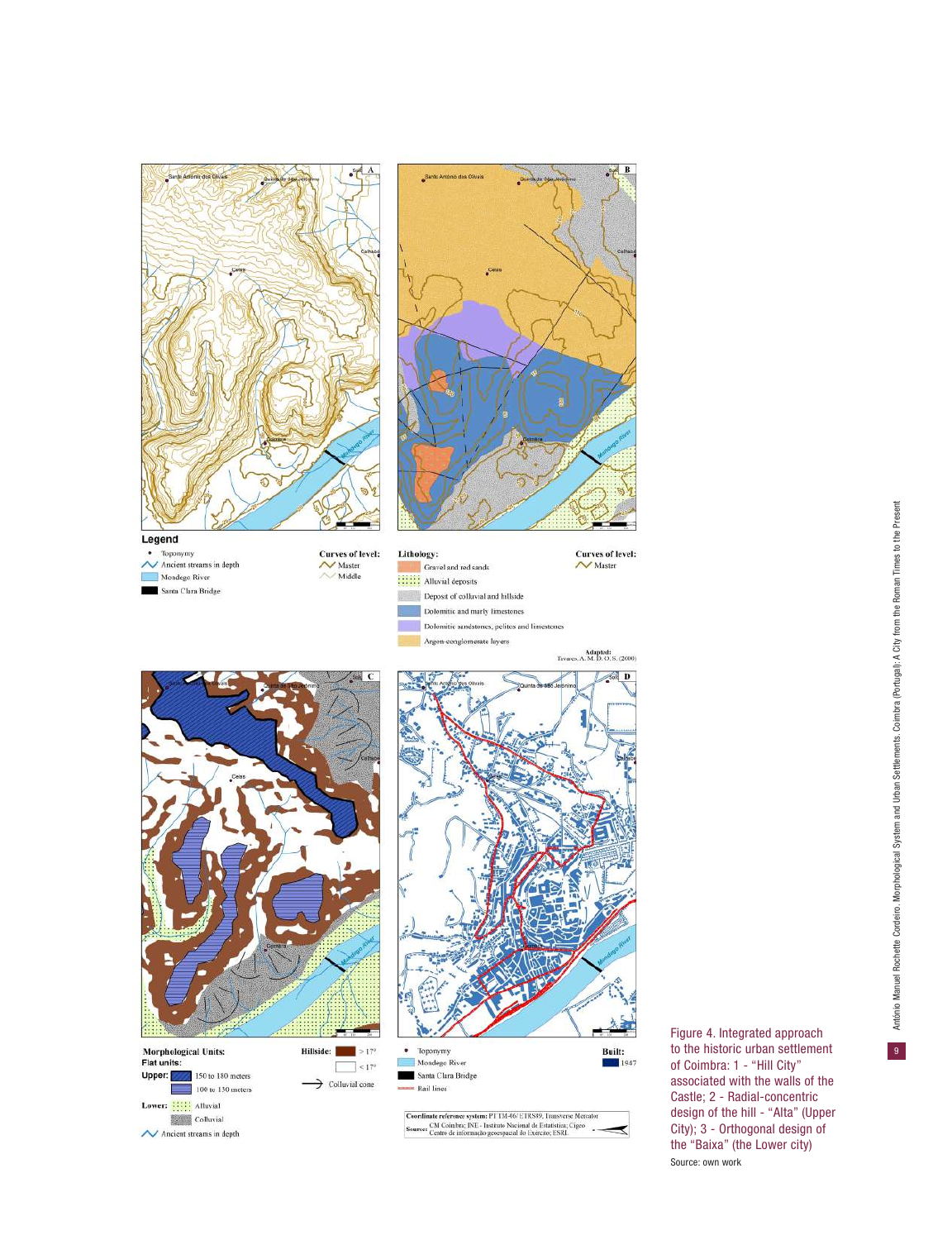of floors in the "Baixa" being the same (both overall, as well as within the same city blocks), while on the hill —the "Alta"— the adaptation of the buildings to the declivity of the slopes results in a different morphology in the buildings, some having more than three floors below street level in the sector where the declivity is steepest, and when they are analysed in terms of their climatic interactions, there are very clear alterations between the south-facing buildings and the shaded facades.

Up until the end of the 19th century, the growth of the city and its buildings was closely linked to the two centres mentioned above, the "Alta" on the hill, and the "Baixa" on the plain, interrupted in 1537 by the northern expansion of the Street of Sofia. João III of Portugal decided to create there the University colleges, maintaining a confined urban structure (Rossas, 2001). During this century, the city grew in the shadow of the hill dominated by the old university (and the important role of the river in that relationship) and with the transformations associated with the newly installed railroad line, the city at this point slowly turned to the north and northeast (figure 5). By the end of this century (between 1888 and 1892), the Bairro de Santa Cruz was restructured, and along the terminus of a stream —the "Ribela", which comes down from the Olivais levels and forms the north border of the hill of the Upper city (figure 5, A)— the current *Sá da Bandeira* avenue and Republic square were built and the *Santa Cruz* garden was preserved. The city grew and was restructured around the hill where the university stood (Santana, 1996; Lobo, 2000; Dias, 2015)<sup>10</sup>.

At the beginning of the 20th century, technological transformations brought communications and transportation structures, offering a way to advance the expansion beyond the medieval and 19th-century axis. The setting up of different electric tram lines, especially on the level ground of consolidated sandstone and limestone (figure 5,

B), enabled connections with new outlying neighbourhoods. There was a growing urban development in formerly rural territories during this time: *Cumeada, Montes Claros, Conchada, Calhabé* (the latter in the area southeast of the old town centre), and *Tovim*, thus increasing the city's population<sup>11</sup>.

While it is true that the progress of the city of Coimbra up to the beginning of the 20th century was associated with its medieval heritage and the endogenous factors mentioned above, it seems undeniable that the urban expansion of the first half of this century again reflects the factors associated with the morphological system: geomorphology and lithology. It was, therefore, on the level ground surrounding the "Ribela" that the city grew during this stage (figure 5, C). Level ground consisting of very hard rock, highly consolidated sandstone and slightly marly limestone, was used in that period for the city to grow with the layout of streets along the axis of those level areas and where the tracks for the electric trams were laid (figure 5, D), resulting in a continuous urban growth in these areas with low declivity (Macedo, 2006)<sup>12</sup>.

As can be seen, the whole process of the establishment and growth of the city up to the mid-20th century developed in a close relationship to the physical bases, in particular, the morphological system. It was in the 1940s that we find the preparation of the first major urban management plan for the city, carried out by the Belgian architect Étienne De Gröer<sup>13</sup>. Expansion began at the end of the 1940s in the sector to the southeast of the city centre (one of the four territories of that plan), which defined and built what can be deemed as a network of anchor installations intended as a thought-out expansion of the city (figure 6). Along with education (female high school, primary teaching school and industrial and commercial school), sports (Municipal Stadium and swimming pools) and religious (chapel of São José) facilities, there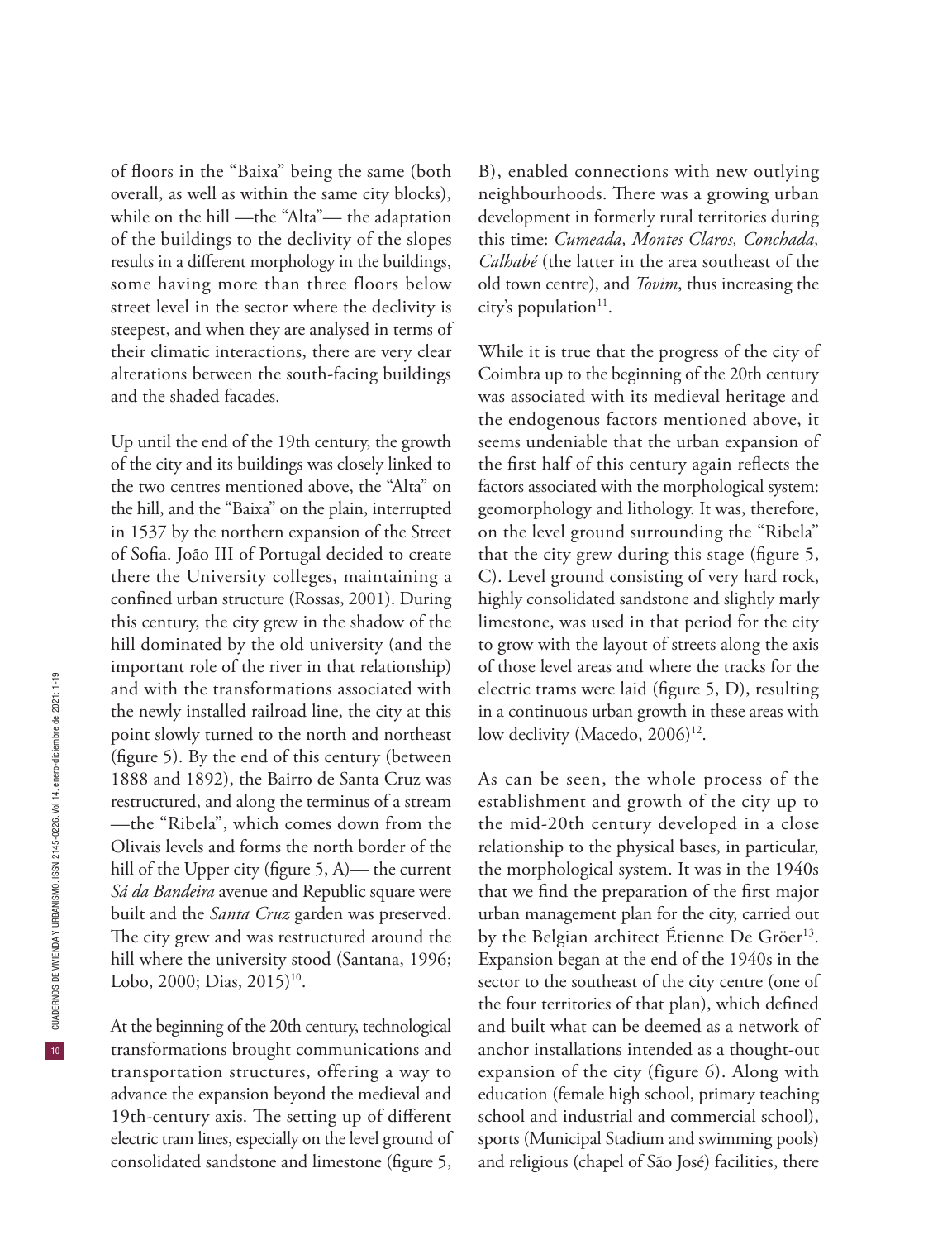

Figure 5. Framework of the urban growth in the early 20th century in the area surrounding the "Ribela" stream: A - Relationship between the morphology and the lithology; B - Morphological Units; C - Load capacity of the built heritage; D - The city in 1947 and its relation to urban rail lines

Source: own work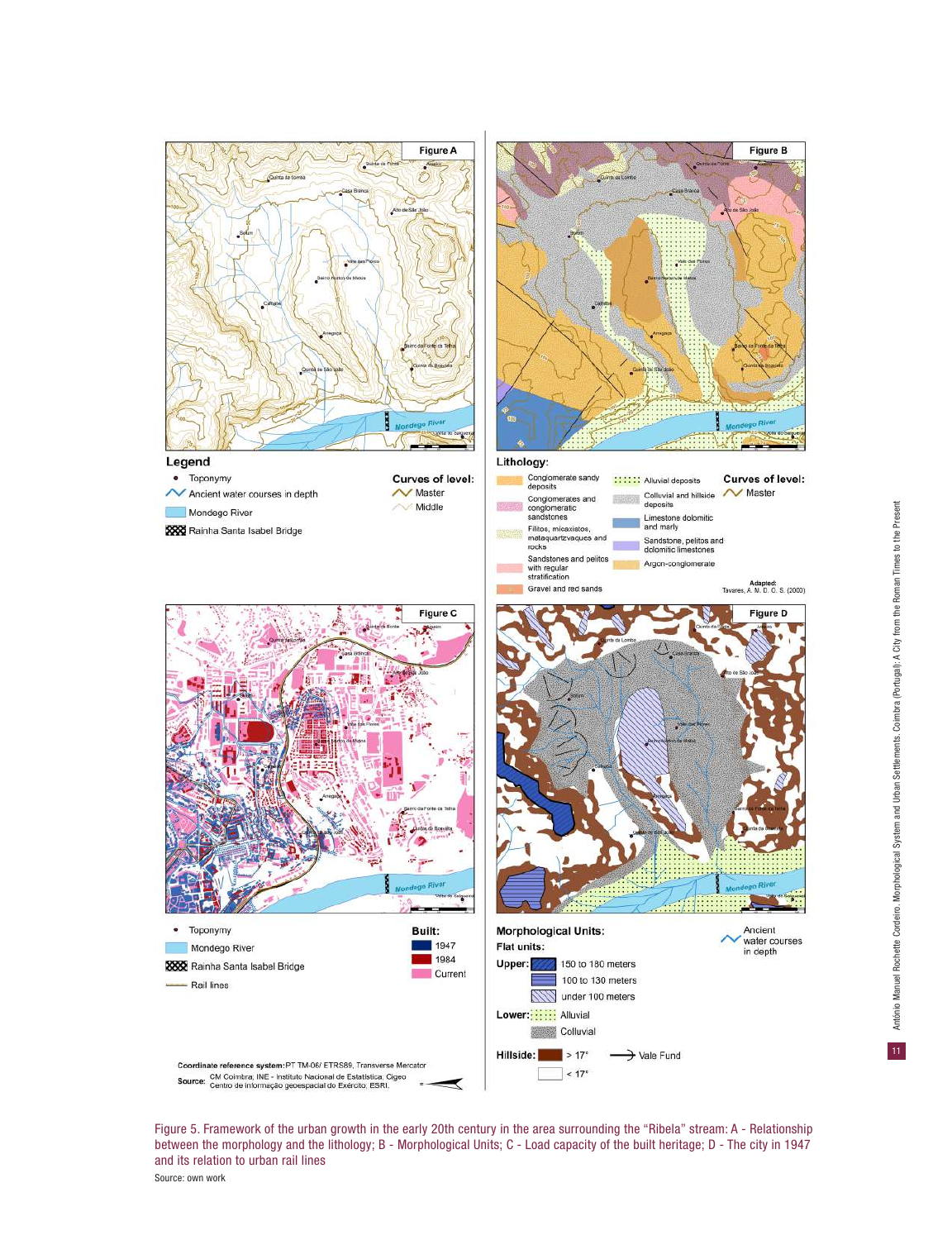was also the construction of a low-cost residential neighbourhood, initially associated with housing for families displaced from the Upper City<sup>14</sup>.

The paradigm of urban evolution in the areas of low declivity (and therefore, those with significant levels of ventilation and solar exposure) continues, although the issue of lithology changes here, as this sector is located in the "abandoned meander" of the Mondego River, where the consolidated Mesozoic sandstone base is covered by deposits associated with fluvial dynamics —alluviums and terraces— and slopes dynamics - colluviums (figure 6). In fact, while the various public installations are built on the old bed, the first residential space was built in the sector of the "interior convex" plane of the old meander, where there is a rather shallow cover of coarse fluvial deposits (Soares et al., 2005).

However, beginning in the 1960s, demographic pressure and a significant growth of the real estate

market caused the urban expansion to no longer follow the connections it formerly had and the territory evinced some relationships that were not as easily explained in terms of the physical supports, mostly due to an expansion carried out based on both the spaces still unoccupied and the accessibility. In other words, spaces on slopes with rather significant declivity. This occupation of land represents a greater weight of the economy in the rapid urban expansion. The 98,027 residents in 1950 grew to 148,443 by the beginning of this century<sup>15</sup>, a growth poorly regulated, and only the Municipal Master Plan of 1993 instituted well-defined rules.

Thus, taking the medieval urban settlement of Coimbra as the starting point for the analysis of the importance of the morphological system, the intention was to demonstrate how two of the factors, morphology and lithology, are decisive and differentiating elements in the resulting urban design over the centuries<sup>16</sup>. With the recent



Figure 6. Context of urban growth in the 20<sup>th</sup>-century second half in the southeast sector of the city of Coimbra; A - Hypsometry; B -Lithology.

Source: own work

 $12$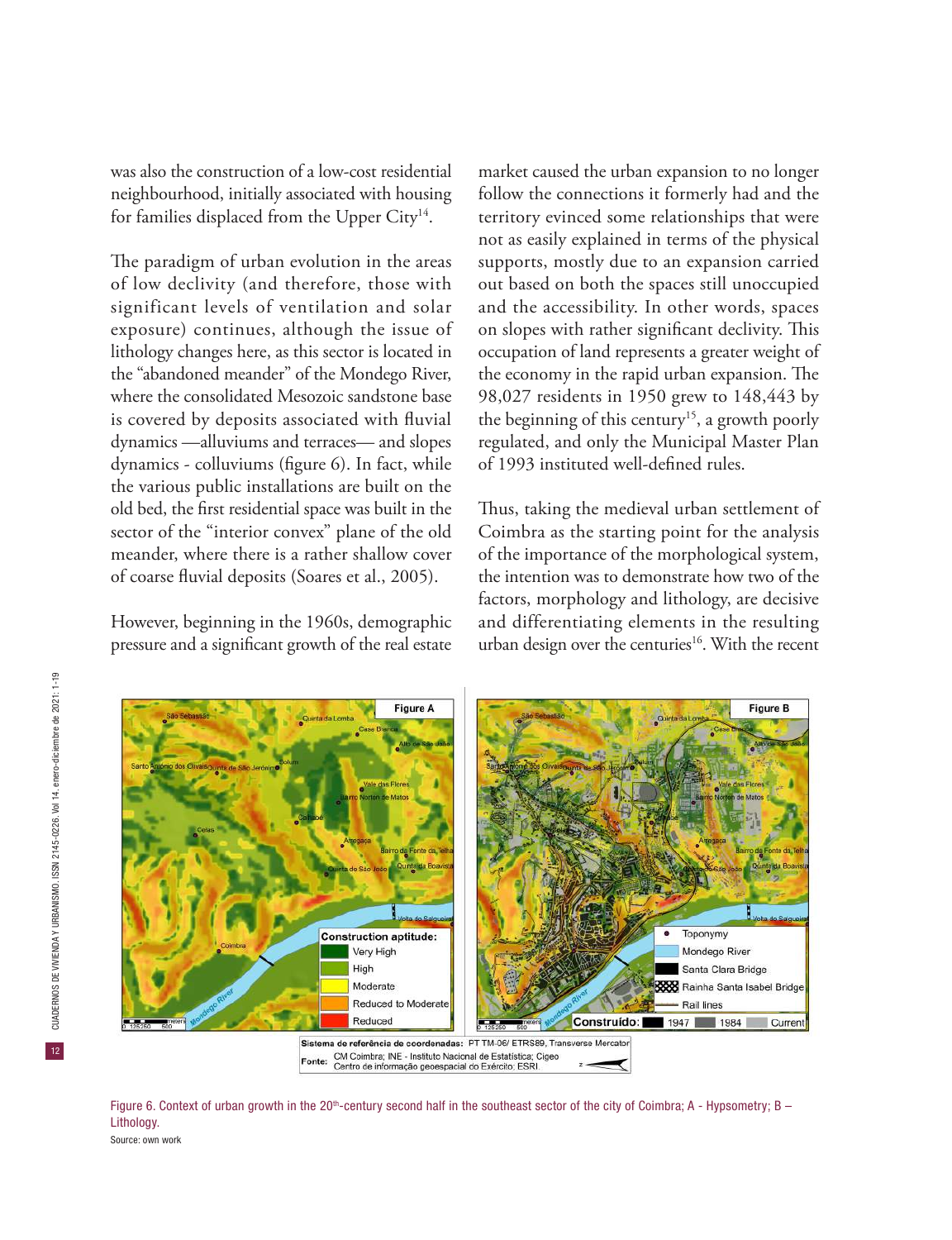$13<sup>°</sup>$ 

need for growing space in the city, everything has changed, seeing that the occupation of the slopes has increased, introducing the slopes and materials covering them unequally in the equation of the balance needed between the morphological system and the urban settlements.

# Endogenous factors and Coimbra's urban expansion. The change in the base conditions

The urban growth that was first seen in the 1960s, now extending to sectors of territory that no longer have the base characteristics preferred for building, led to the intensification of a whole set of vulnerabilities associated with various natural risks or alterations in the topoclimate of the city.

The multidisciplinary analyses carried out in the last two decades have mainly sought to analyse situations that were occurring in the territory of the city of Coimbra, sometimes anticipating them. These cases include the natural risks local flooding and shifts in ground mass (and even forest fires)— as well as questions related to "heat islands" and "cold air lakes" that have been intensifying with this growth. These facts have been analysed using disciplinary approaches by various authors with a variety of academic backgrounds, creating conditions for an overall analysis that looks at the new limitations in place, based on a precise (or not) definition of the endogenous physical bases.

Taking as our starting point the schematic articulation between the physical supports of a certain territory (see figure 1), and when looking at the other complex structuring system under consideration —the exogenous factors (those associated with the climate)—, direct relationships are found to exist with the morphological bases, especially when dealt with on a local scale.

In this context, the case of the cold-air lakes found in the bottoms of the valleys in the east and north sectors of the territory of Coimbra is clearly noted. Related to the cold (heavier) air that comes down the slopes of the Marginal Massif of Coimbra and accumulates in the valleys where the city has expanded, the differences in temperature between the bottom of the valley and the level terrain of *St. António dos Olivais* (a difference of about 60 metres in altitude) may be greater than 10º C. Similarly, there are the exposures of the slopes that the inclines can reinforce in the differentiated angle of incidence of solar radiation, or the importance of the constructed shapes in the appearance of ventilation corridors (Ganho, 1998; Marques et al., 2008).

As for the hydrology, the existing relationship is even more evident between the two complex systems that are considered as structuring. In the various sectors of the slopes, the relationship between the morphostructural bases and hydrology is focused, for example, on issues associated with the run-off. With their nuances in relation to the declivities, the materials that cover the slope (state of conservation of the rock, the greater or lesser thickness of the alterites, or even man-made landfills), the type of soil, the vegetable cover, and land use, in an integrated manner and in connection with issues associated with the infiltration rate, which sets limits on the efficiency of the waters that drain the slope. In the case of the city of Coimbra, and returning to the example of the "Ribela" and the territorial units that are included in it (see figure 5), these relationships are more than evident (Paiva, 2006). The small watershed, which is linear in shape, has been subject to the continuous waterproofing carried out on the various sectors of the slopes linked to the human settlements, because of the buildings and the roadways laid out on them, resulting in increased run-off and drainage that has caused local flash flooding on a somewhat regular basis that, in turn, has led to significant disruptions in the life of the residents.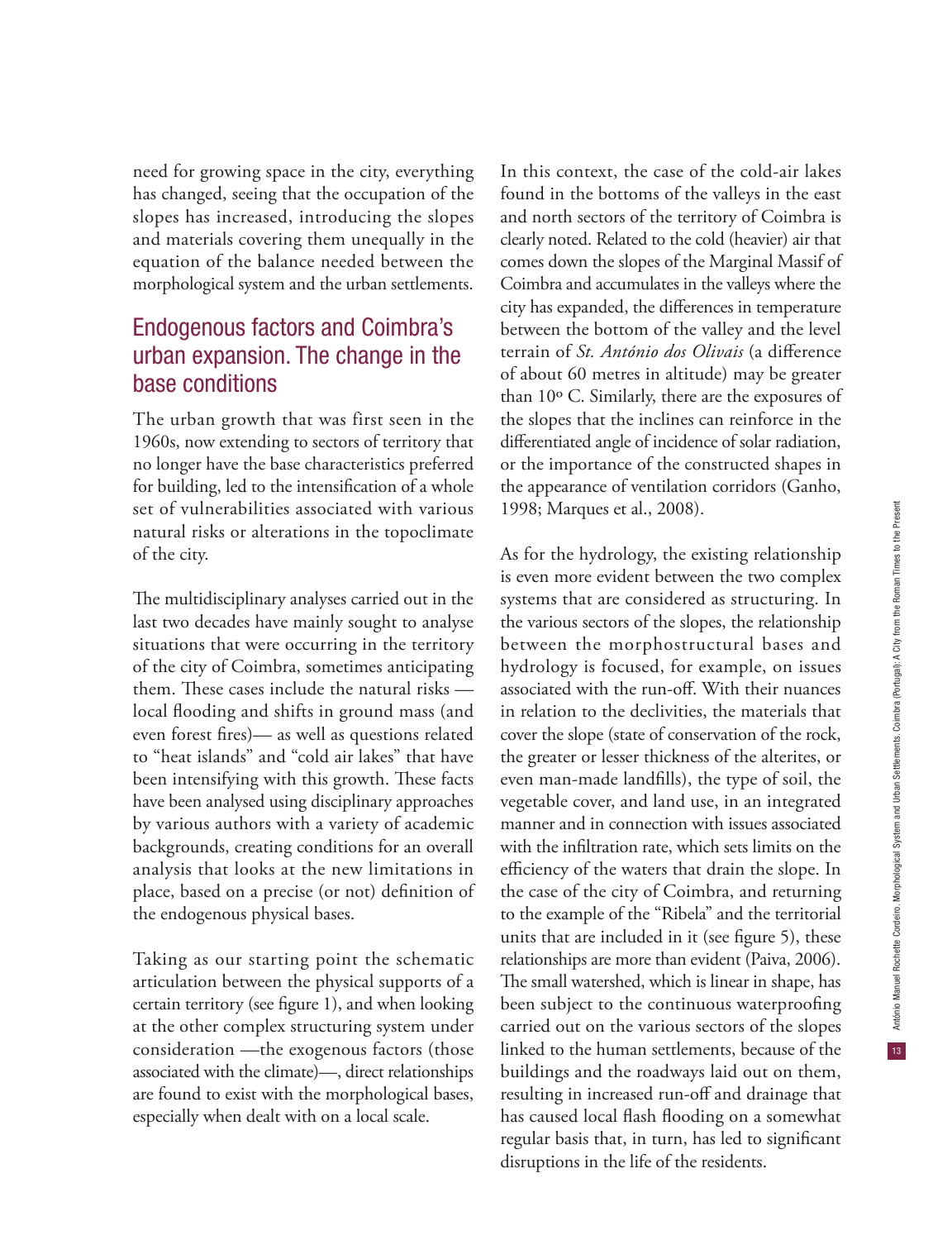In regard to other natural risks, and analysing here only those that are in a direct relationship with the endogenous bases (where these factors appear as crucial pieces for understanding them), we must call attention to the shifts of ground mass that are frequently seen on the slopes of the urban space. The declivity and lithic material seen that are more or less disaggregated, more or less plastic, should be considered as decisive endogenous factors in the context of shifting ground mass, although the exogenous factors function as "switches" in the triggering of the process. In the city of Coimbra, many events have occurred in the last decades, most particularly in the sectors of urban growth in rupture with those that were considered to have the preferential base conditions that marked the first phases of the development in the built area. The declivity came to integrate new nuances in the questions regarding the vulnerability of the urban space. So it was that, in the phase of urban growth of the second half of the last century, with the occupation (and resulting waterproofing) of sectors with slopes that were steeper and consist of coluvial materials, where the materials were less consolidated (and even man-made landfills), shifts of ground mass began to be seen fairly frequently, and in 2000, in the zone of Calhabé (Lourenço & Lemos, 2001; Lemos & Ferreira, 2004; Quinta-Ferreira, 2007), as well as in the southern part of the city (Dimuccio et al., 2006), they gained significance due to the impact they had on the life of the residents.

This brief analysis intends to show that, not only the direct relationship between the endogenous factors —the morphological system— and the urban design of the city of Coimbra developed in a fully balanced manner over the course of many centuries, but also how this phehomenon, with the introduction of changes in that balance and, consequently, the different relationships of cause/effect between these endogenous factors and other physical supports (as seen in the second half of the last century), ruptures will become

increasingly common. For this reason, this whole relationship should be taken as an important element in a "map of constraints and easements" for the various land use plans. It seems quite evident that, in many cases, the starting point for many of these constraints is related to the morphological system and, therefore, the choice was made to initially analyse individual factors, their relationship with the growth phase of the city in the second half of the last century being undertaken in the second stage.

Nevertheless, it must be pointed out that, in terms of the "map of constraints and easements for planning" (which are mandatory for Portuguese municipal master plans), these factors of the morphological system only very recently began to weigh on the legislation (Cordeiro, 2017). For this reason, their systematisation and direct, active integration in these maps of planning constraints should always be viewed holistically<sup>17</sup>, something that began to be employed, although only partially, when one considers that some of these factors are integrated in various planning instruments, the National Ecological Reserve and the Municipal Ecological Structure (Cordeiro et al., 2012).

### Concluding Remarks

When associated with human settlements, land-use planning requires an interdisciplinary analysis of the various elements that make up the territory, and it is essential to take into account both physical and human aspects in a rational management of the resources, in order to avoid conflicts, thereby enabling sustainability in the constructed space.

It is well known —especially when territories with a strong regulatory component are analysed, as in the case of the European Union countries that the significance and valuation of the physical and biological systems under the framework of the complex systems are directly related to that territorial reality.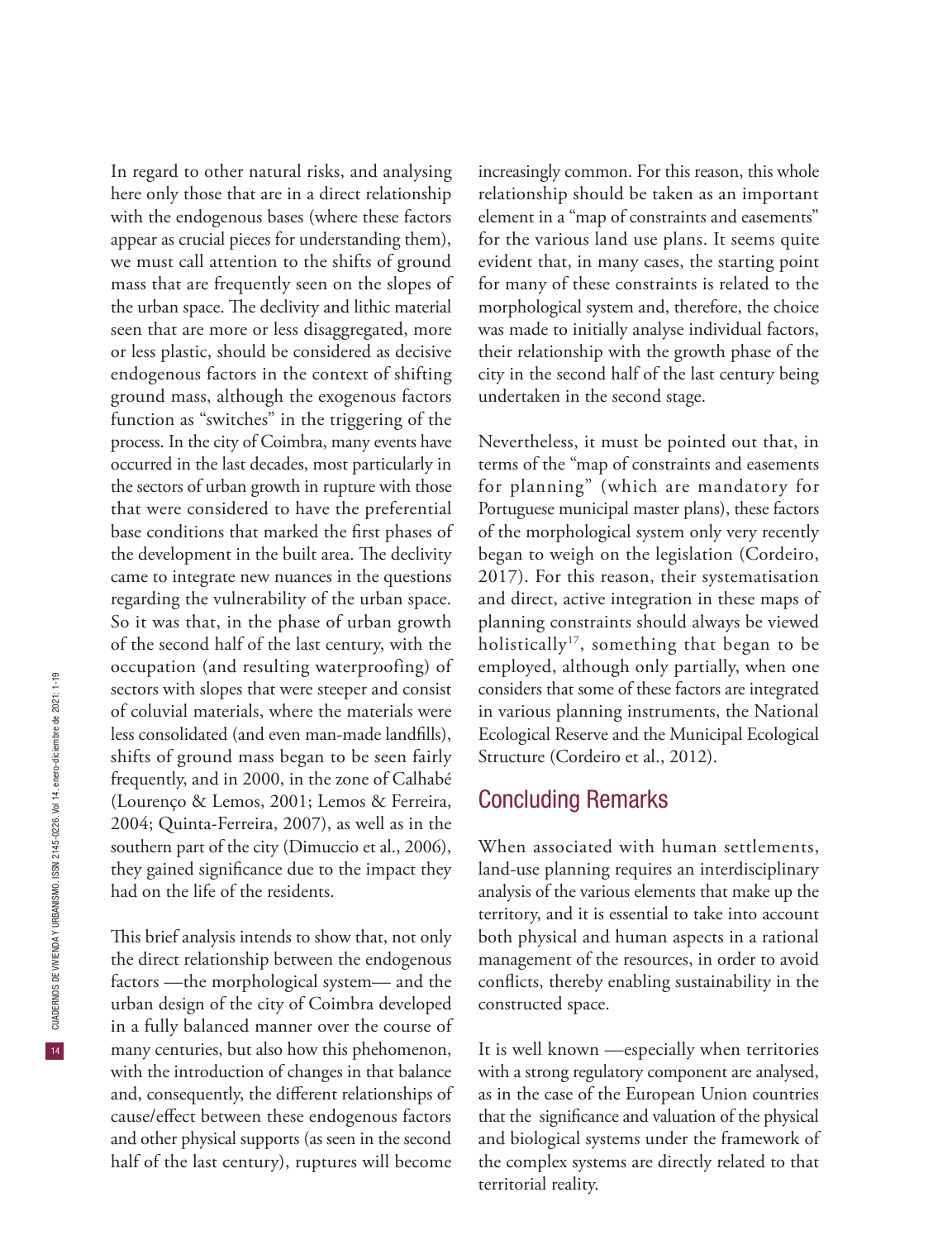$15<sup>°</sup>$ 

The analysis of the physical supports, and in this particular case those of the morphological system —geomorphology/geology/lithology/ tectonics, as well as those associated with them, such as the declivitys, the exposures of the slopes, and even the materials of alteration or the soils— were described and interpreted from an interdisciplinary point of view and with analyses different from those carried out in the disciplinary (or even multidisciplinary) approaches. Taking the historical evolution of the city of Coimbra as an example, we took as crucial pieces its urban settlements, which developed in very different historic (and technological) contexts during their long relationship with the morphological system, making it possible to map out and realign some of the analyses of the city territory carried out previously. In reality, physical geography conditioned the development of Coimbra's urban design over the time. In harmony during a millennium, but in disruption due to the existent real estate pressures during the last six decades.

Undeniably, the endogenous factors are integrally associated not only with the direct limitations, but also with the risk-related limitations (cindynics science) and environmental factors, fields that should be included upstream in urban design and which take on added prominence within the framework of the various planning instruments, which is further reinforced with the implementation of the Urban Agenda for the EU (European Union, 2016).

The individualisation of the endogenous factors —as units of a complex system of a city with over a thousand years of history, with urban functions that have varied over the time— was assumed herein within the context of the physical supports in land-use planning and urbanism as an element of systematisation, and while understood as a multidisciplinary starting point, its objective is a final interdisciplinary analysis resulting from the assumption of a holistic vision intended for the sustainable urbanism required in this beginning of the 21st century.

### References

Abreu, A. (1989). *Caracterização do Sistema Biofísico do Território com vista ao Ordenamento do Território* [Doctoral thesis]. Universidade de Évora, Portugal.

Alarcão, J. (1999). A evolução urbanística de Coimbra: das origens a 1940. *Cadernos de Geografia*, número especial, 1-10. http://hdl. handle.net/10316.2/41012

Alarcão, J. (2008). *Coimbra: a montagem do cenário urbano*. Imprensa da Universidade de Coimbra.

Álvarez, J. E. (1989). *Las ciudades: Morfología y estructura.* Editorial Síntesis.

Angulo, J. V., & Domínguez, M. J. V. (1991). *Los procesos de urbanización*. Editorial Síntesis.

Ashmore, P., & Dodson, B. (2017). Urbanizing physical geography. *The Canadian Geographer, 61*(1), 102-106. https://doi.org/10.1111/ cag.12318

Avial, L. R. (2015). *Evolución histórica de la configuración morfológica de los asentamientos humanos y urbanos.* Editorial Universidad Francisco de Vitoria.

Benevolo, L. (1995). *A Cidade na História da Europa*. Editorial Presença.

Caetano, L. J. (1968). *Zona Industrial Loreto-Pedrulha da cidade de Coimbra* [Bachelor's thesis]. Universidade de Coimbra, Portugal.

Christofoletti, A. (2015). *Modelagem de Sistemas Ambientais*. Blucher.

Conzen, M. (1978). Analytical approaches to the urban landscape. In K. Butzer (Ed.), *Dimensions of human geography* (pp. 128-165). University of Chicago.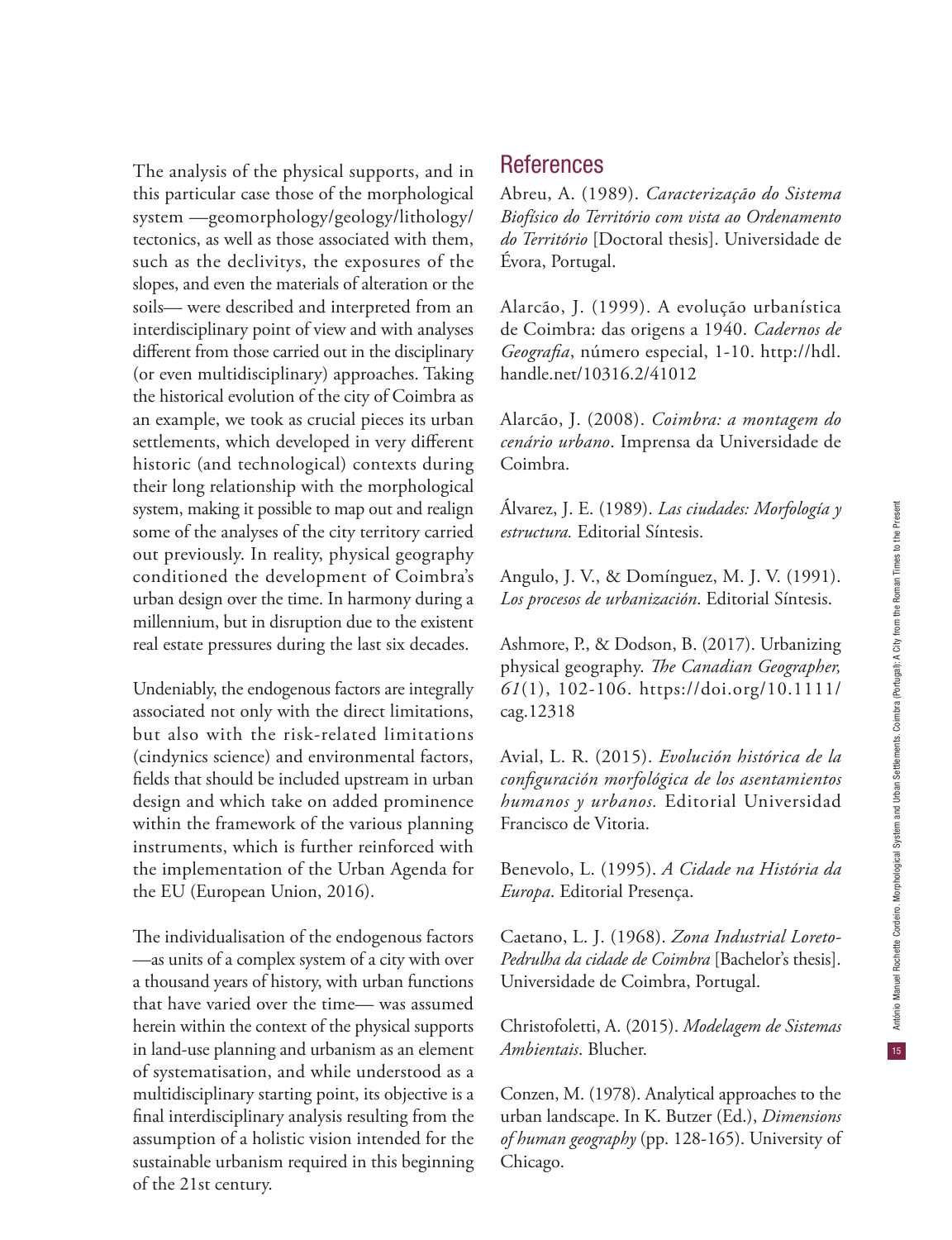Cordeiro, A. M. R. (2005). Corredores Verdes concelhios como plataforma de base para o ordenamento do território nos Planos Directores Municipais de 2ª geração. O exemplo do Município de Coimbra - Centro de Portugal. In A. Silva, L. Souza, & J. Mendes (Eds.), *Planejamento Urbano, Regional, Integrado e Sustentável. Desenvolvimentos recentes no Brasil e em Portugal* (pp. 229-247). Universidade de São Paulo, Escola de Engenharia de São Carlos.

Cordeiro, A. M. R. (2017). As condicionantes biofísicas como potenciadoras de um urbanismo e de um desenvolvimento sustentáveis. In F. Oliveira (Coord.), *Ordenamento do território, Urbanismo e Cidades. Que rumo?* (pp. 41-64). Almedina.

Cordeiro, A. M. R., & Guimarães, C. (2013). Áreas de prevenção de riscos naturais - a sua aplicação no contexto do planeamento no concelho da Figueira da Foz. In Departamento de Geografia da Faculdade de Letras da Universidade de Coimbra (Ed.), *Riscos Naturais, Antrópicos e Mistos. Homenagem ao Professor Doutor Fernando Rebelo* (pp. 215-233). Universidade de Coimbra.

Cordeiro, A. M. R., Guimarães, C., Carvalho, G., & Caridade, P. (2012). Abordagem Preliminar à Elaboração de uma Carta de Condicionantes Biofísicas. O Caso do Concelho da Figueira da Foz (Centro-Litoral de Portugal). *Geonorte, 3*(4), 435-448. https://periodicos.ufam.edu.br/ revista-geonorte/article/view/1958

Costa, A., & Fernandez, S. (2003). Sereia. *Revista Em Cima do Joelho, 6-7*(2), 60-67. http://dx.doi. org/10.14195/0874-6168\_6.7-2\_9

Cunha, L., Soares, A. F., Tavares, A. E., & Marques, J. F. (1999). O "Julgamento" geomorfológico de Coimbra. O testemunho dos depósitos quaternários. *Cadernos de Geografia,* número especial, 15-26. https://www.uc.pt/fluc/ depgeotur/publicacoes/Cadernos\_Geografia/ Numeros\_publicados/CadGeoNespecial99

Dias, J. C. (2015). A Avenida de Sta. Cruz, em Coimbra: entre a modernidade e a nostalgia. *Cidades, Comunidades, Territórios,* 31, 131- 147. https://revistas.rcaap.pt/cct/article/ view/10020/7303

Dimuccio, L. A., Ferreira, R., & Cunha, L. (2006). Aplicação de um modelo de redes neuronais na elaboração de mapas de susceptibilidade a movimentos de vertente. Um exemplo numa área a Sul de Coimbra (Portugal Central). *Geomorfologia e Sociedade,* 3, 281-290. http://hdl.handle.net/10316/10885

Diniz, N. C. (2012). Cartografía geotécnica por classificação de unidades de terreno e avaliação de suscetibilidade e aptidão. *Revista Brasileira de Geologia de Engenharia e Ambiental,* 2(1), 29-77. https://www.abge.org.br/volume-2-n-1

Ennen, E. (1979). *The Medieval Towns*. North-Holland.

European Union. (2016). *Urban Agenda for the EU. Pact of Amsterdam*. https://ec.europa.eu/ regional\_policy/sources/policy/themes/urbandevelopment/agenda/pact-of-amsterdam.pdf

Fadigas, L. (2007). *Fundamentos Ambientais do Ordenamento do Território e da Paisagem*. Edições Sílabo.

Farr, D. (2013). *Urbanismo Sustentável. Desenho urbano com a natureza*. Bookman.

Ganho, N. (1998). *O clima urbano de Coimbra: estudo de climatologia local aplicada ao ordenamento urbano* [Doctoral thesis]. Instituto de Estudos Geográficos, Universidade de Coimbra, Portugal.

Ganho, N., Lourenço, L., & Rebelo, F. (1992). Importância da Climatologia e da Geomorfologia no planejamento urbano. Análise de um caso concreto na parte oriental da cidade de Coimbra. *Cadernos de Geografia,* 11, 75-85.

 $16$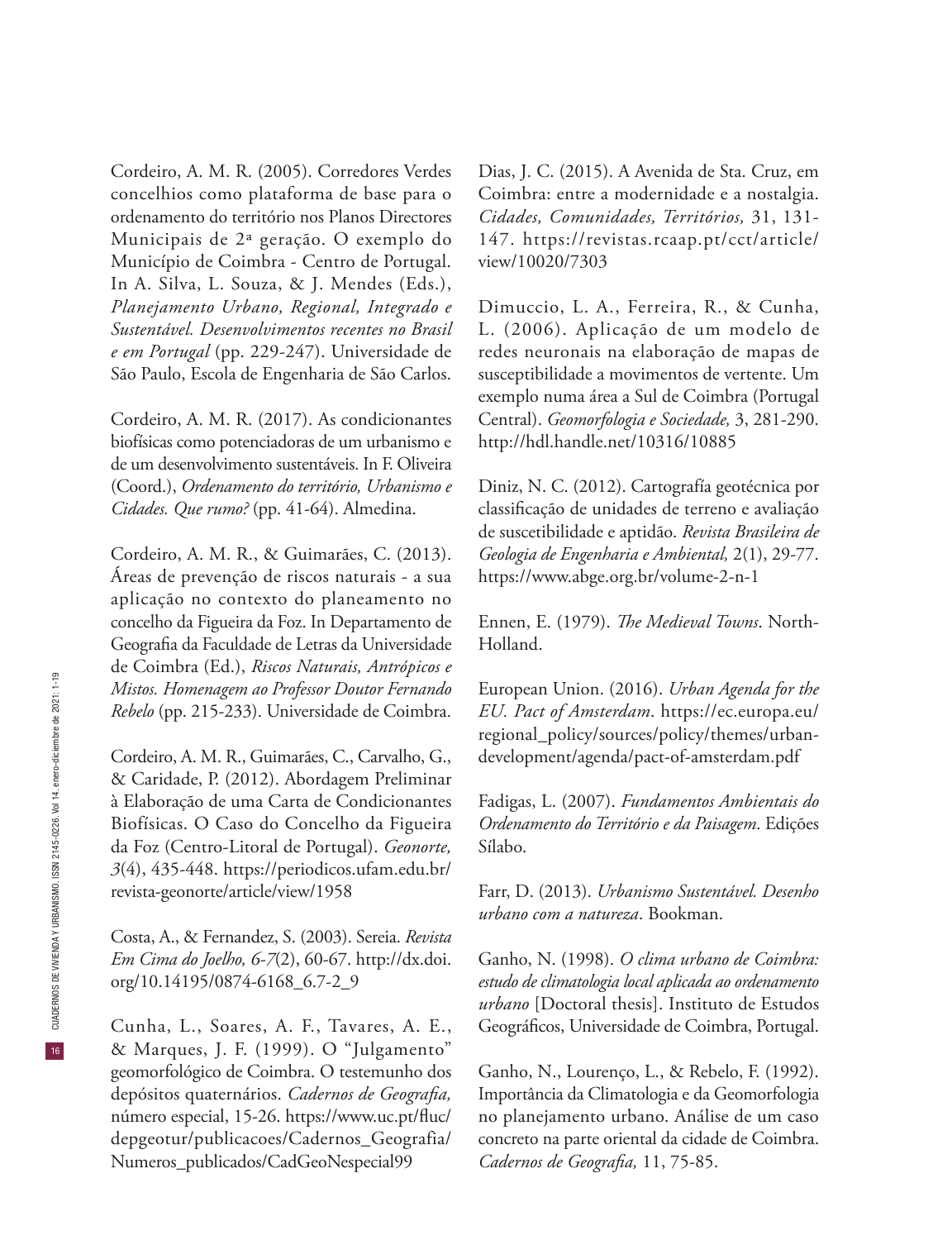Goitia, F. C. (2003). *Breve história do urbanismo.* Editorial Presença.

Hall, T., & Barrett, H. (2018). *Urban Geography* (5th edition). Routledge.

Kostof, S. (2001). *The city shaped. Urban patterns and meanings through history*. Thames & Hudson.

Lemos, L. J. L., & Ferreira, M. Q. (2004). Escorregamento de terras na encosta da Av. Elísio de Moura em Coimbra. *Geotecnia,* 100, 143-156. http://hdl.handle.net/10316/35272

Lobo, R. (2000). Coimbra: evolução do espaço urbano. *Revista Em Cima do Joelho,* 3, 26-33. http://doi.org/10.14195/0874-6168\_3\_3

Lourenço, L., & Lemos, L. J. L. (2001). Considerações acerca da movimentação em massa ocorrida na vertente poente da Av. Elísio de Moura, em Coimbra. *Territorium,* 8, 93-108. https://dialnet.unirioja.es/servlet/ articulo?codigo=5773237

Macedo, M. C. (2006). Coimbra na segunda metade do século XIX - A materialização dos avanços técnicos dos inícios da modernidade. In J. Rebelo (Coord.), *Evolução do espaço físico de Coimbra* (pp. 43-63). Câmara Municipal de Coimbra.

Magalhães, M. R. (2001). *A Arquitetura paisagista. Morfologia e complexidade*. Editorial Estampa.

Malekpour, S., Brown, R. R., & de Haan, F. J. (2015). Strategic planning of urban infrastructure for environmental sustainability: Understanding the past to intervene for the future. *Cities, 46*, 67- 75. https://doi.org/10.1016/j.cities.2015.05.003

Marino, M., & André, P. (2017). Lisboa: espaço, forma e imagem na intervensão urbana dos séculos XVIII e XIX. A leitura de Pedro

Vieira de Almeida. En P. André (Coord.), *6º Ciclo de Conferências Lisboa XXI. As cidades da cidade. Lisboa Exibida* (pp. 171-187). Centre for Socioeconomic and Territorial Studies.

Marques, D., Ganho, N., & Cordeiro, A. M. R. (2008). Clima local e ordenamento urbano - O exemplo de Coimbra. *Cadernos de Geografia,* 26-27, 325-332. https://www.uc.pt/fluc/ depgeotur/publicacoes/Cadernos\_Geografia/ Numeros\_publicados/CadGeo26\_27/artigo35

Martínez-Graña, A. M., Silva, P. G., Goy, J. L., Elez, J., Valdés, V., & Zazo, C. (2017). Geomorphology applied to landscape analysis for planning and management of natural spaces. Case study: Las Batuecas-S. de Francia and Quilamas natural parks, (Salamanca, Spain). *Science of The Total Environment,* 584-585, 175-188. https:// www.doi.org/10.1016/j.scitotenv.2017.01.155

Martins, A. F. (1951). Esta Coimbra... Alguns apontamentos para uma palestra. *Cadernos de Geografia,* 1, 35-78. http://doi. org/10.14195/0871-1623\_1\_3

McHarg, I. (1961). *Proyectar com la Naturaleza*. Gustavo Gili.

Medina, F. J. S., & Valverde, F. (2006). Evolución histórica de la morfología urbana y la tipología constructiva en la comarca de Baza-Huéscar, provincia de Granada. *Cuadernos Geográficos de la Universidad de Granada, 38*, 171-193. https:// revistaseug.ugr.es/index.php/cuadgeo/article/ view/1585

Moudon, A. V. (1997). Urban morphology as an emerging interdisciplinary field. *Urban Morphology,* 1, 3-10.

Mugavin, D. (1999). A philosophical base for urban morphology. *Urban Morphology, 3*(2), 95-99.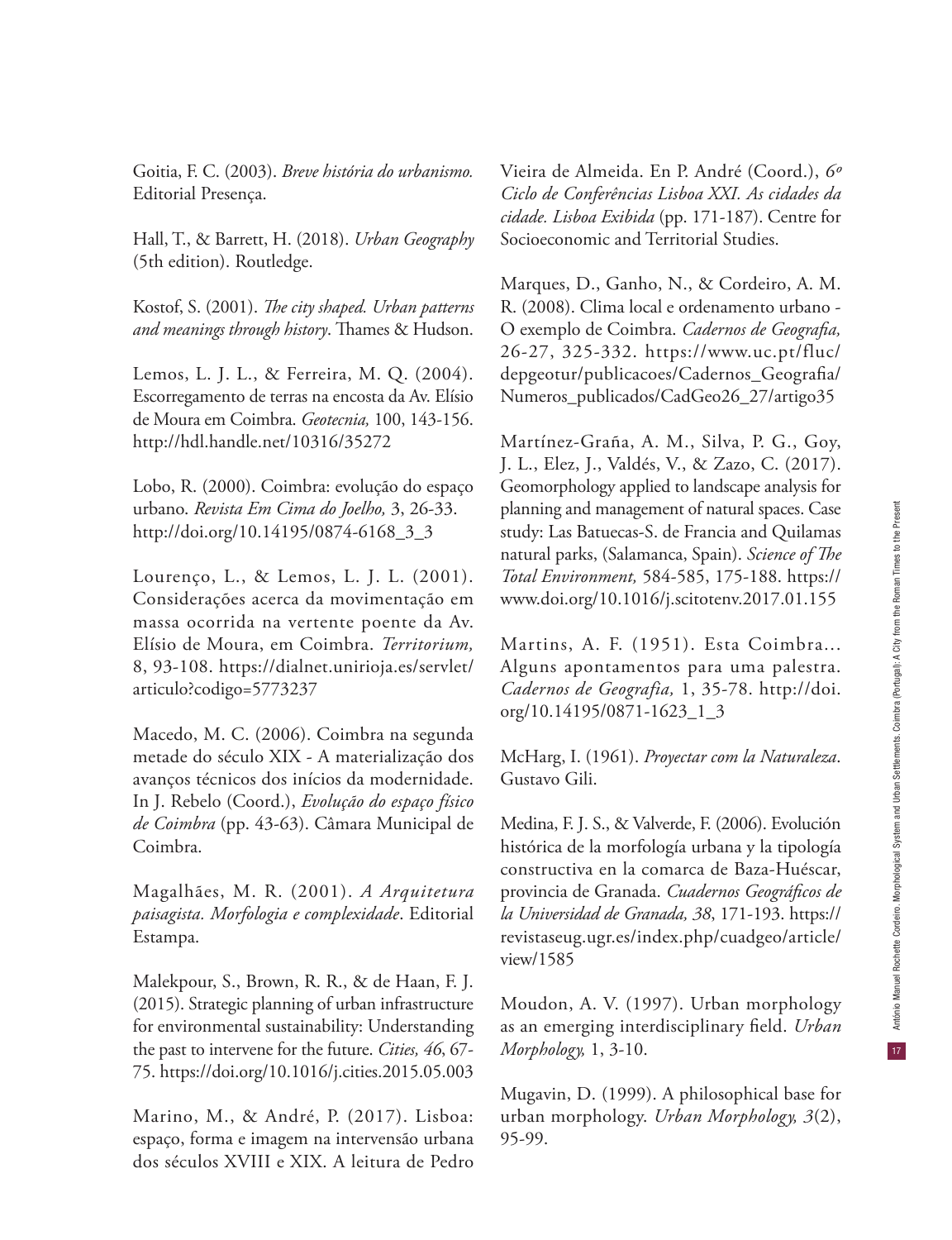Narciso, J., & Andrade, P. (2010, May). *Classificação de Susceptibilidade Geotécnica* [Lecture]. II Congresso Internacional de Riscos, Coimbra, Portugal.

Oliveira, V. M. A. (2013)*. A Evolução das Formas Urbanas de Lisboa e do Porto nos Séculos XIX e XX*. Universidade do Porto.

Paiva, I. M. R. (2006). Inundações na cidade de Coimbra. Aspectos físicos e acção antrópica. *Geomorfologia: Ciência e Sociedade,* 24-25, 323-328. https://www.uc.pt/fluc/ depgeotur/publicacoes/Cadernos\_Geografia/ Numeros\_publicados/CadGeo24\_25/artigo19

Pardo, V. F. (1984). *Historia del Urbanismo. Siglos XIV y XV*. Instituto de Estudios de Administración Local de Madrid.

Portas, N., Domingues, A., & Cabral, J. (2003). *Políticas Urbanas. Tendências, estratégias e oportunidades.* Fundação Calouste Gulbenkian.

Quinta-Ferreira, M. (2007). Natural and manmade causes for the "Elísio de Moura" earth flow in Coimbra, Portugal. *Bulletin of Engineering Geology and the Environment, 66* (1), 35-43. https://link.springer.com/article/10.1007/ s10064-006-0046-1

Rebelo, F. M. (1999). Condicionalismos físicogeográficos na origem e no desenvolvimento da cidade de Coimbra. *Cadernos de Geografia*, número especial, 11-13.

Rita, D., & Häuber, C. (2015). The smart city develops on geology: Comparing Rome and Naples. *GSA Today, 25*(5), 4-9. https://www. doi.org/10.1130/GSATG222A.1

Romero, M. A. B. (2007). *A arquitetura bioclimática do espaço público*. Universidade de Brasília.

Rossas, W. (2001). *Divercidade. Urbamografia do espaço de Coimbra até ao estabelecimento definitive da Universidade* [Doctoral thesis]. Universidade de Coimbra.

Rossas, W. (2002). *A urbe e o traço: uma década de estudos sobre o urbanismo português*. Almedina.

Rossi, A. (1965). *A Arquitetura da cidade*. Cosmos.

Sanejouand, R. (1972). *La cartographie géotechnique en France*. Ministére de l' Equipement et du Logement.

Santana, P. (1996). Mobilidades e organização do espaço urbano de Coimbra. *Cadernos de Geografia,* número especial, 57-66. https:// www.uc.pt/fluc/depgeotur/publicacoes/ Cadernos\_Geografia/Numeros\_publicados/ CadGeoNespecial99/artigo08

Santos, L. (1983). Três planos de urbanização para a cidade de Coimbra. Museu Nacional Machado de Castro – Programa "Coimbra antiga e a vivificação dos Centros Históricos". Coimbra, 92 p.

Soares, A. F., Marques, J. F., Rocha, R. E. B., Sequeira, A. J. D., Bernardo de Sousa, M., Pereira, E., & Santos, J. R. (2005). *Carta Geológica de Portugal, na escala de 1:50.000, Folha 19-D (Coimbra - Lousã)*. Serviços Geológicos de Portugal.

Sobreira, F. G., & Souza, L. A. (2012). Cartografia geotécnica aplicada ao planejamento urbano. *Revista Brasileira de Geologia de Engenharia e Ambiental, 2*(1), 79-97. http://www. repositorio.ufop.br/handle/123456789/8321

 $|18\rangle$